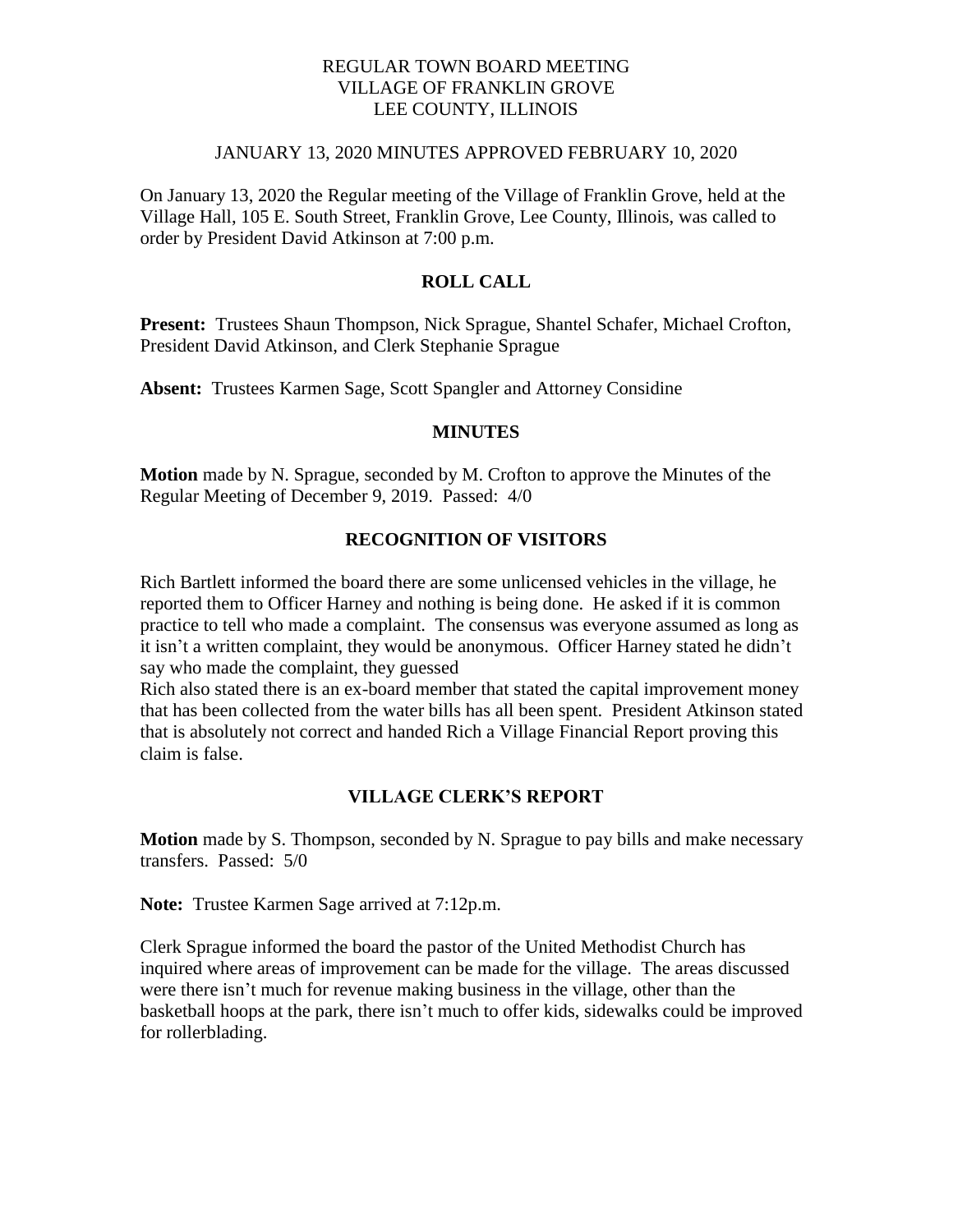### **POLICE REPORT** (Chief BJ Harney)

Miles on the police  $car - 641$ Complaints/Calls for Service – 7 Traffic Stops  $-5$ Traffic Arrests – 3 Traffic Warnings – 5 Ordinance Warnings  $-2$ Motorist Assist – 1 Assist other  $Agency - 1$ 

BJ informed the board the speed sign has been received and is in service. It is currently on Hughes/Reynolds. The data log will show where and when to focus on what areas. It will be moved around every couple weeks.

# **LEGAL ISSUES (Attorney Considine)**

None

# C**OMMITTEE REPORTS**

## **STREETS & ALLEYS**

(N. Sprague Chairman)

Ron Miller informed the board new lights have been put on the 1-ton plow truck. Trustee Crofton asked how many miles are on the truck and Ron stated he believed 39,000. Trustee Schafer asked if the street lights have been fixed. Trustee Sprague stated they seem to be playing tricks, working then not working. The globes have been straightened. Seems as if the ballasts are getting old and we may want to consider looking at LED's. Trustee Sprague will talk to John Hilliker about the possibility of switching over to LED's.

Clerk Sprague stated a gentlemen from IDOT called to ask us to take down our golf cart and engine braking prohibited signs as we did not get permission from IDOT to put them up and the engine braking signs are not the correct size. Ron Miller has been in contact with them and will get it resolved.

## **WATER & SEWER**

(M. Crofton Chairman)

Trustee Crofton stated he would like to see some of the money used to replace aging water lines, President Atkinson stated he would like the committee to discuss the absolutes for the sewer lining repairs, Mike stated he would like to see water first then sewer. President Atkinson suggested there are sewer lines that need immediate attention. The committee will get together to see what they feel should be addressed first.

## **COMMUNITY DEVELOPMENT**

(S. Shafer Chairman)

Nothing